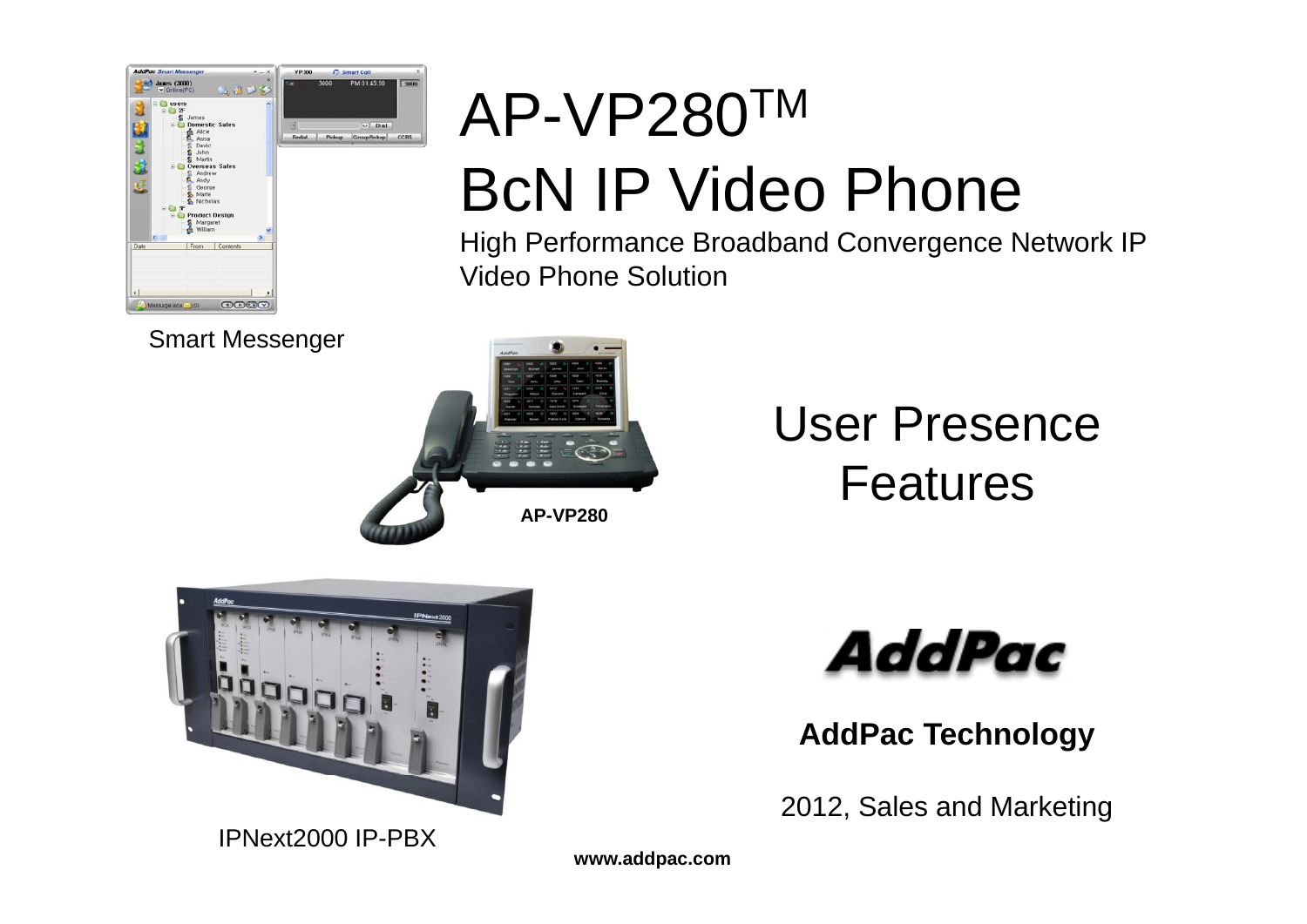#### **Contents**

- •• Overview
- $\bullet$ IP Telephony Network Diagram for User Presence Service
- AP-VP280 User Presence Feature
- AP-VP280 User Presence UI
	- Presence Server Input
	- Presence Service Enable
		- Presence Server Login Success
	- Speed Button Profile Select
		- Speed Button Profile Update Notification
	- Speed Button Map View
		- Indicate User Presence Information on Touch Screen LCD
	- Speed Button List View
	- Speed Button Modify

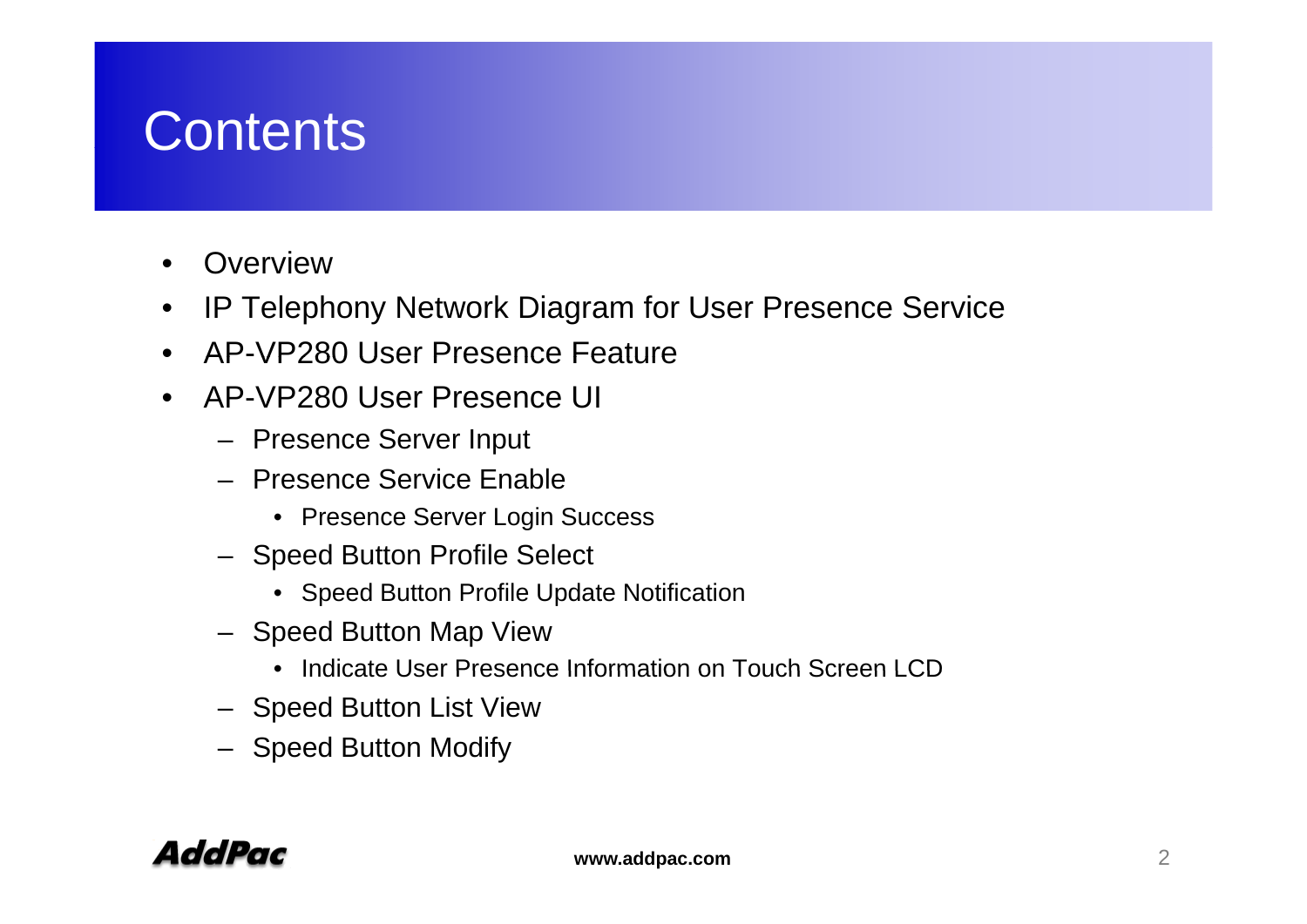#### **Overview**

- $\bullet$ Used to support User Presence Service and Speed Dial
- •Inter-operate Presence Server and Call Manager
	- Support User Presence Information
	- Support two or more Speed Button Profile List
- $\bullet$  Support Speed Button Interface
	- Speed dialing service
	- Support User(Phone Number) Presence Information on LCD Screen
	- Editable global speed button profile, and Save in Phone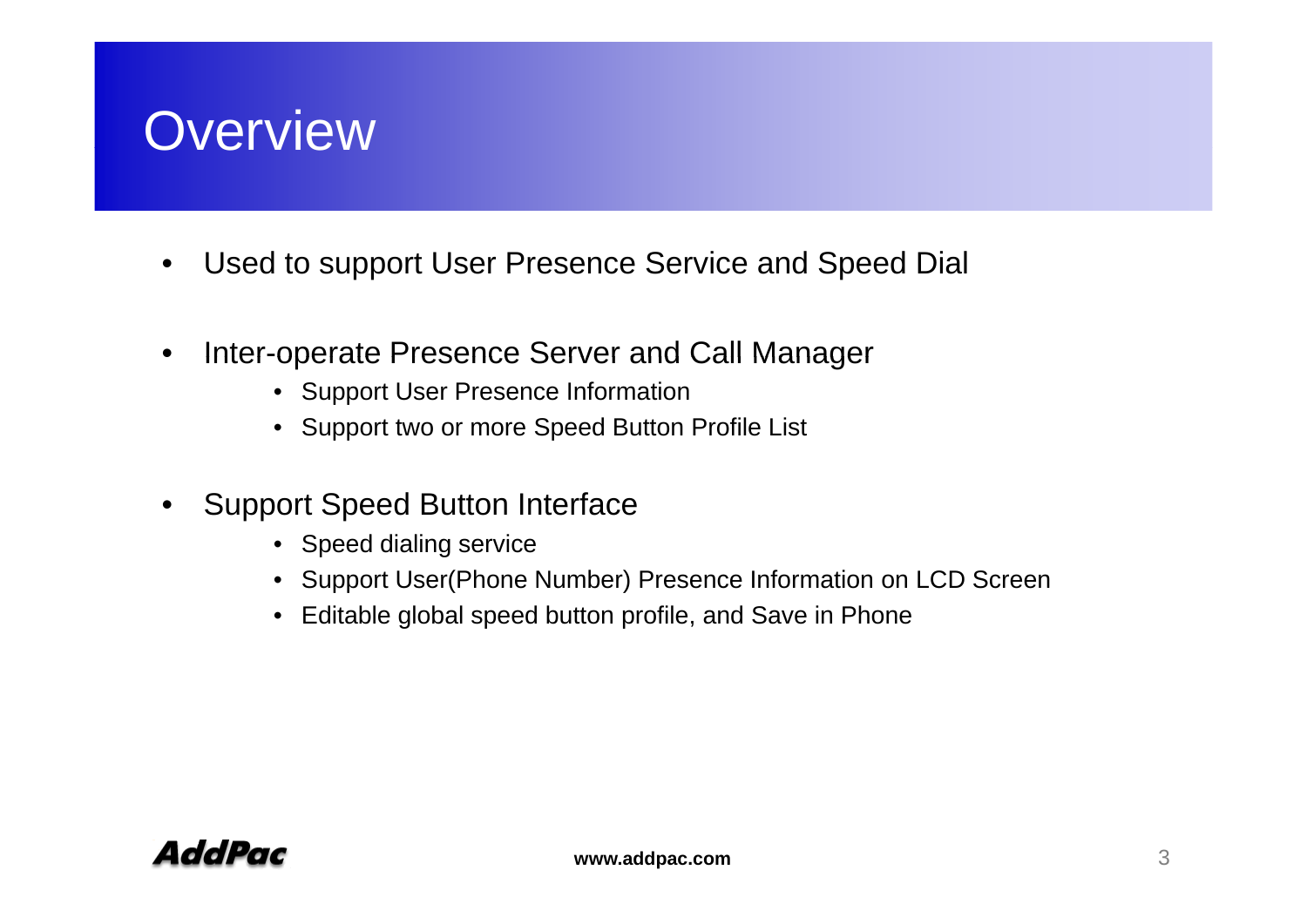#### IP Telephony Network Diagram for User Presence Service

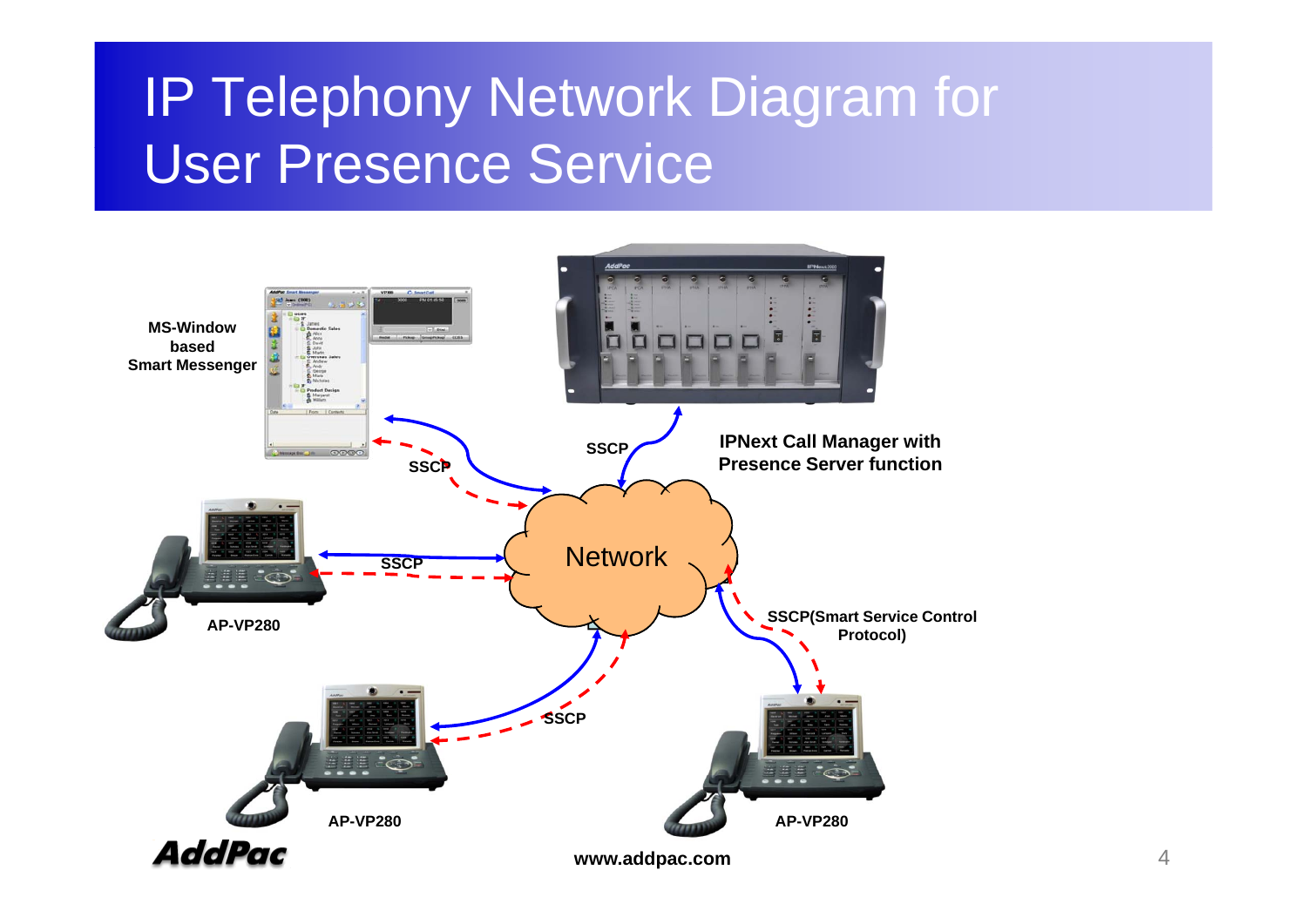#### AP-VP280 User Presence Feature

#### $\bullet$ **AP-VP280 S VP280 Supports**

- User Login and Logout Feature
- Presence Server Setup
	- Maximum 5 Presence Server Setup
	- Enable/Disable Connection to Presence Server
- Select Profile
	- Get Speed Button Profile (Global Profile) from Presence Server
	- Select Speed Button Profile in profile list received from Presence Server
	- With Speed Button Profile, user can edit as you want (change to Private Profile)

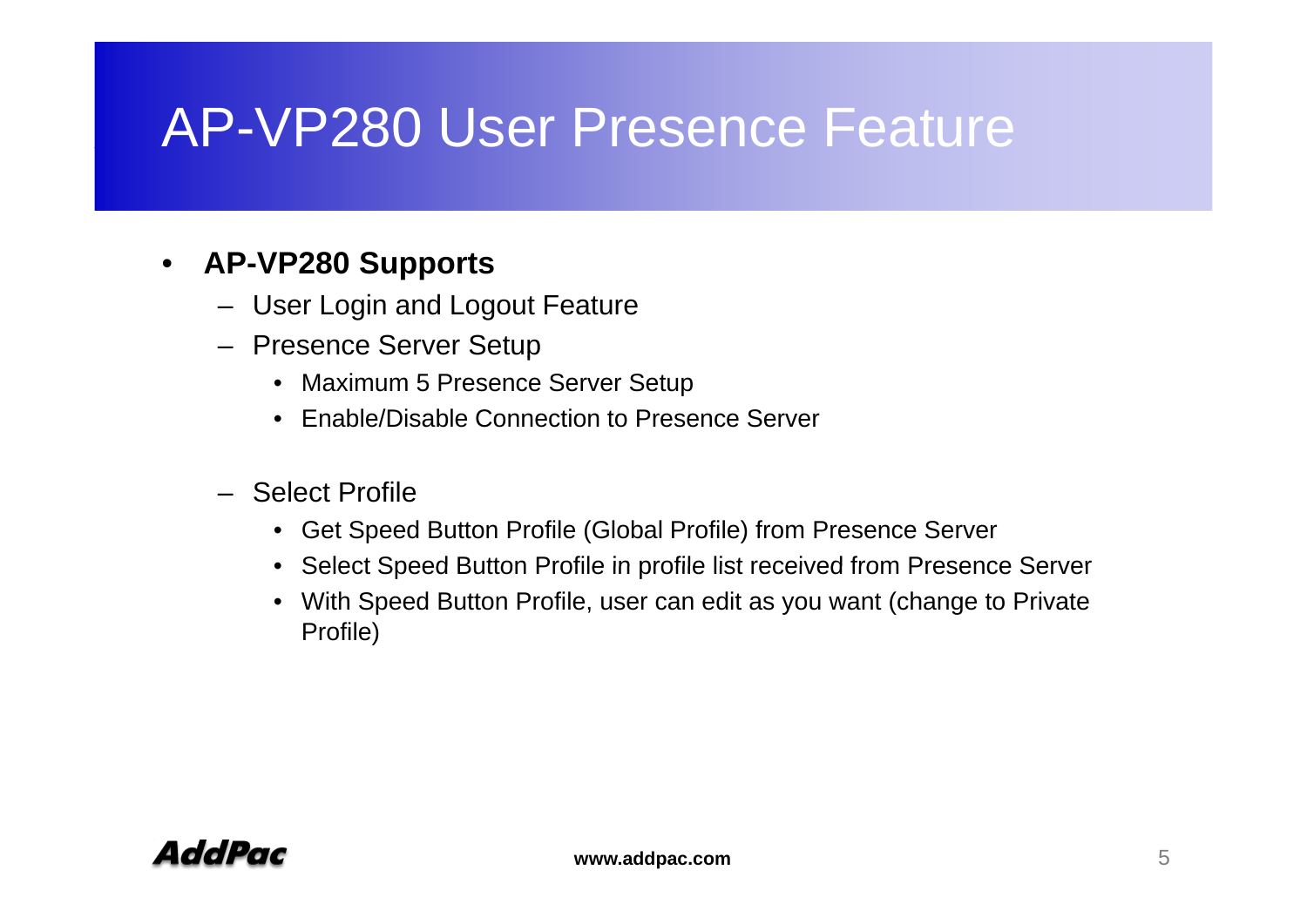#### AP-VP280 User Presence Feature (cont.)

- Phone Book Feature
	- Speed Button view in Map type and List type
	- Speed Button Delete, Modify
	- Represent User Presence Information on OSD in real-time
	- AP-VP300 Phone Book itself Supports
		- Group Create, Modify, Delete
		- $-$  Contact Add, Delete, Modify
		- Search Contact by number, name, speed dial number
- Speed Button LED
	- Get User Presence Information in real-time
	- Connect Call using one Button (no need to press all dial digits)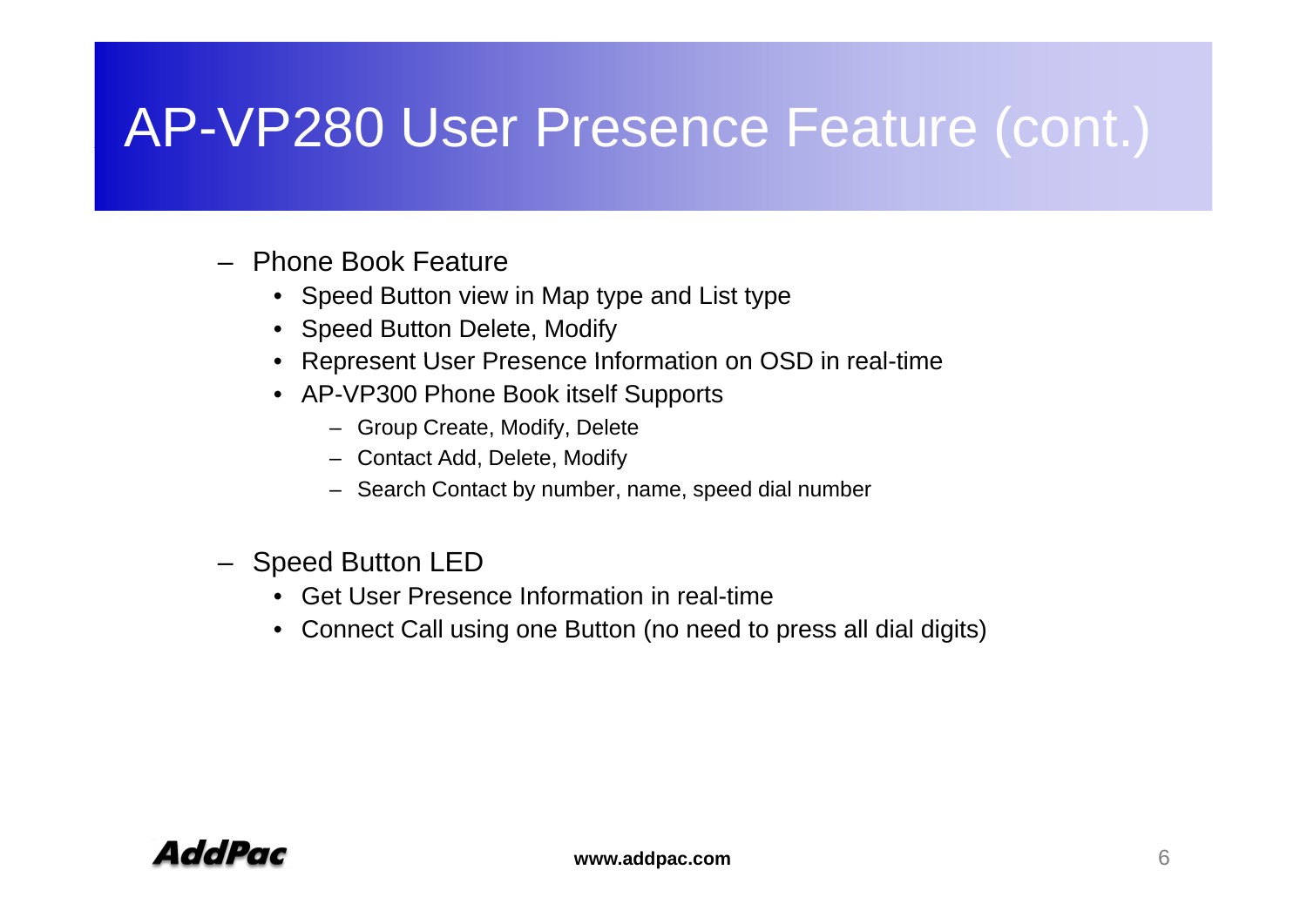#### AP-VP280 User Presence UI

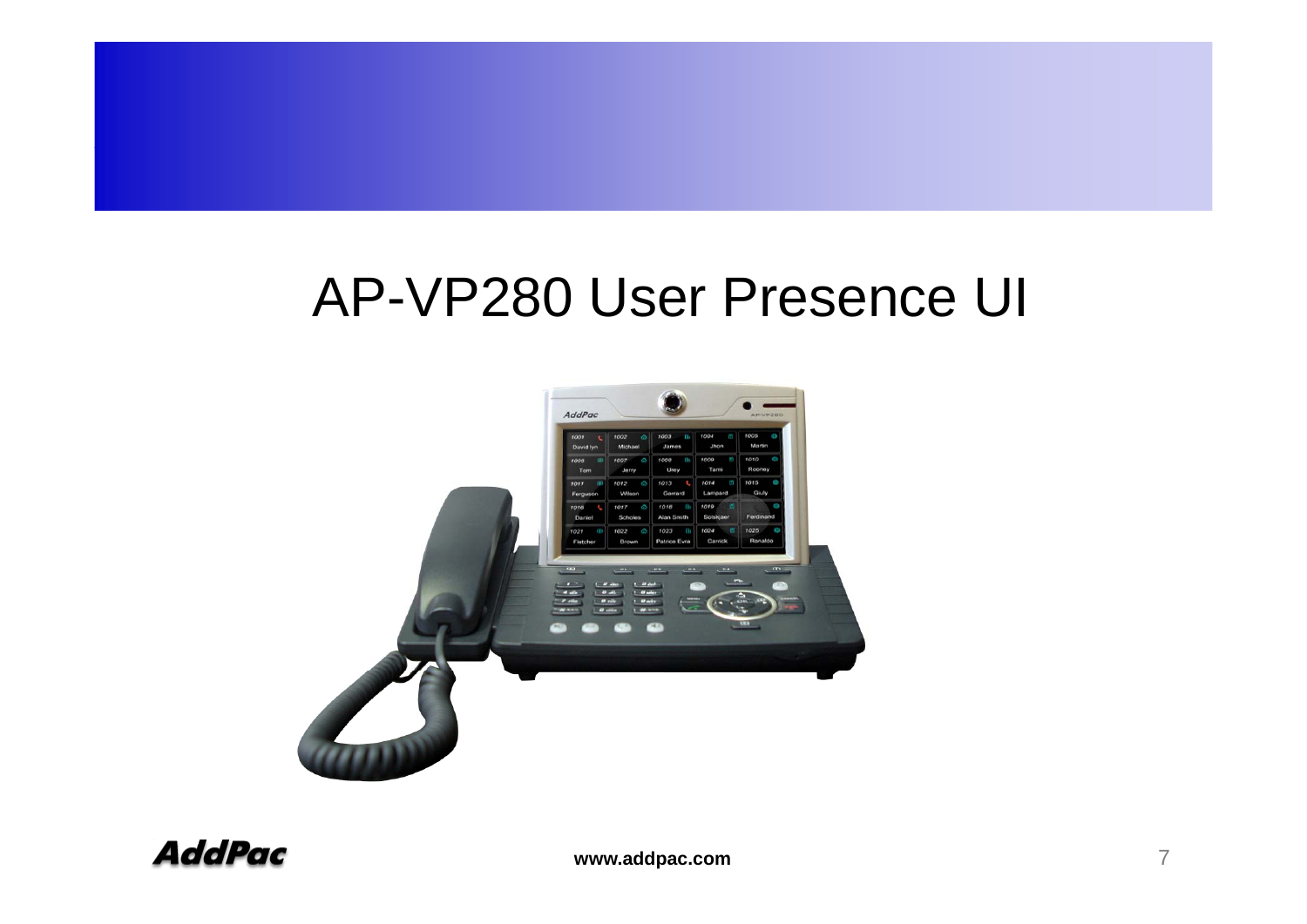#### Presence Server In put

| <b>Presence Server</b>                                                 |                          |        | 05/31 Thu 14:10     |              | ⊕      |                   | ⊈ |
|------------------------------------------------------------------------|--------------------------|--------|---------------------|--------------|--------|-------------------|---|
|                                                                        | <b>Presence Server 1</b> |        |                     | 171.17       |        |                   |   |
| $\mathbf{2}$<br>Server1 Port                                           |                          |        |                     | 5051         |        |                   |   |
| 3                                                                      | Presence Server 2        |        |                     | 172.17.252.2 |        |                   |   |
| Server <sub>2</sub> Port<br>4                                          |                          |        |                     | 5051         |        |                   |   |
| 5                                                                      | Presence Server 3        |        |                     |              |        |                   |   |
| Server <sub>3</sub> Port<br>6                                          |                          |        |                     |              |        |                   |   |
| $\overline{\mathbf{2}}$<br>NUM <sub>1</sub><br>$\overline{\mathbf{1}}$ | з<br>4                   | 5<br>6 | $\overline{7}$<br>8 | 9            | $\ast$ | $\mathbf{o}$      | # |
| <b>Backspace</b>                                                       | OK                       |        | <b>Save All</b>     |              |        | <b>Input Mode</b> |   |

- Presence Server
	- Input Presence Server IP address and Port number to Connect, maximum 5 server info enable
	- Support IPv4, IPv6 address
	- Terminal try to connect to the first server, if it fails, terminal try to connect to next Presence Server

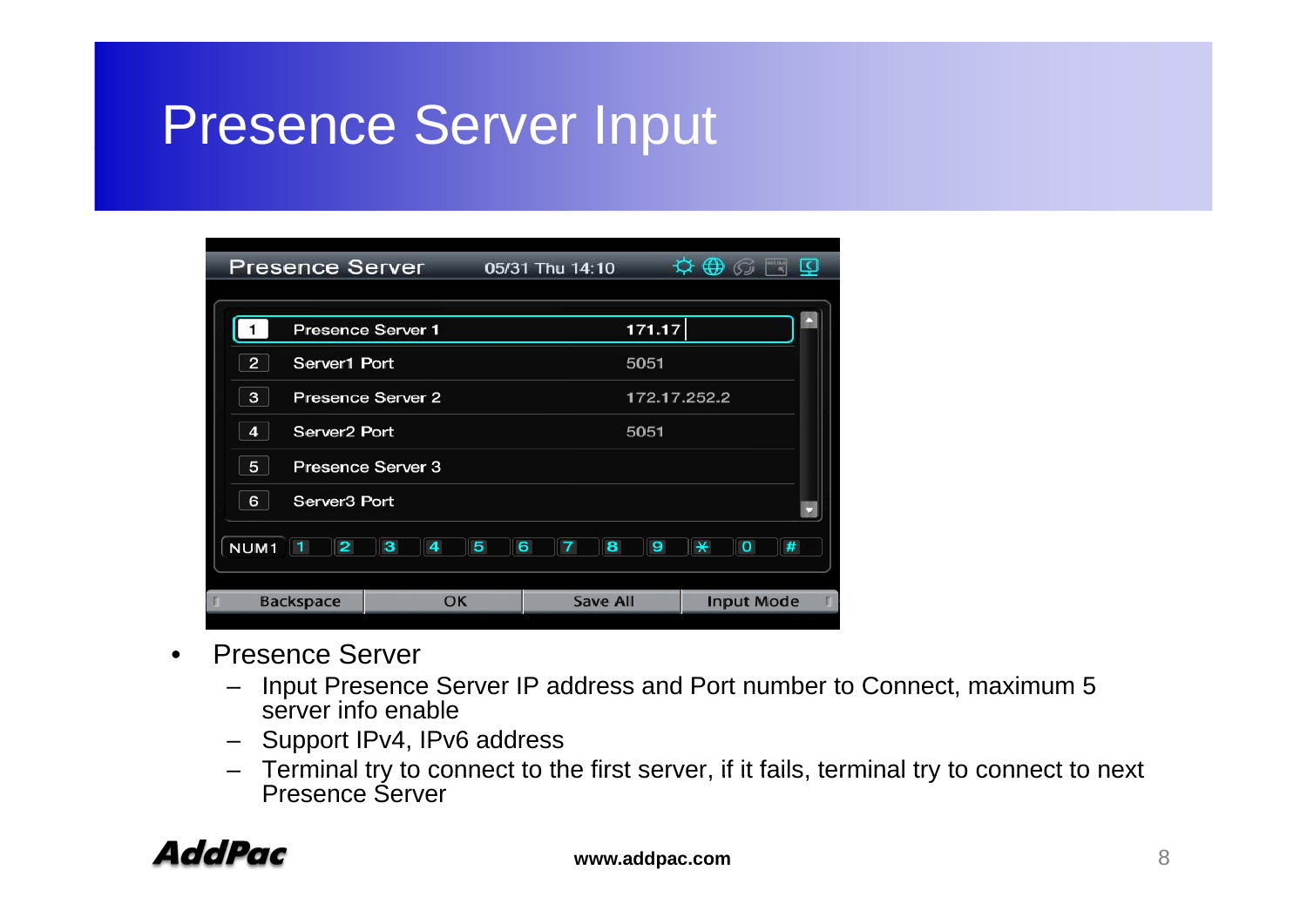#### Presence Service Enable

| <b>Presence Setup</b>                     |                            | 05/31 Thu 14:10 | $\Phi \otimes \mathbb{R}$   |                   |                                             |
|-------------------------------------------|----------------------------|-----------------|-----------------------------|-------------------|---------------------------------------------|
| <b>Presence Enable</b>                    |                            |                 | ON                          | <b>Till B</b> row | <b>Toggle using left/right</b><br>arrow key |
| $\overline{2}$                            | <b>Presence Server Num</b> |                 | 1                           |                   |                                             |
| User ID<br>3                              |                            |                 | root                        |                   |                                             |
| <b>User Password</b><br>4                 |                            |                 | router                      |                   |                                             |
|                                           |                            |                 |                             |                   |                                             |
|                                           |                            |                 |                             |                   |                                             |
| NUM <sub>1</sub><br>$\overline{2}$<br>- 1 | 3<br>5<br>4                | 6<br>8<br>7     | O<br>$\mathbf{9}$<br>$\ast$ | #                 |                                             |
| <b>Backspace</b>                          | OK                         | <b>Save All</b> | <b>Input Mode</b>           |                   |                                             |

- Presence Setu p
	- Presence Function enable/disable
	- Presence Server Num : the number of Presence Server in Presence Server List (This Can't be editable by user)
	- User Id, Password for Presence Server Login

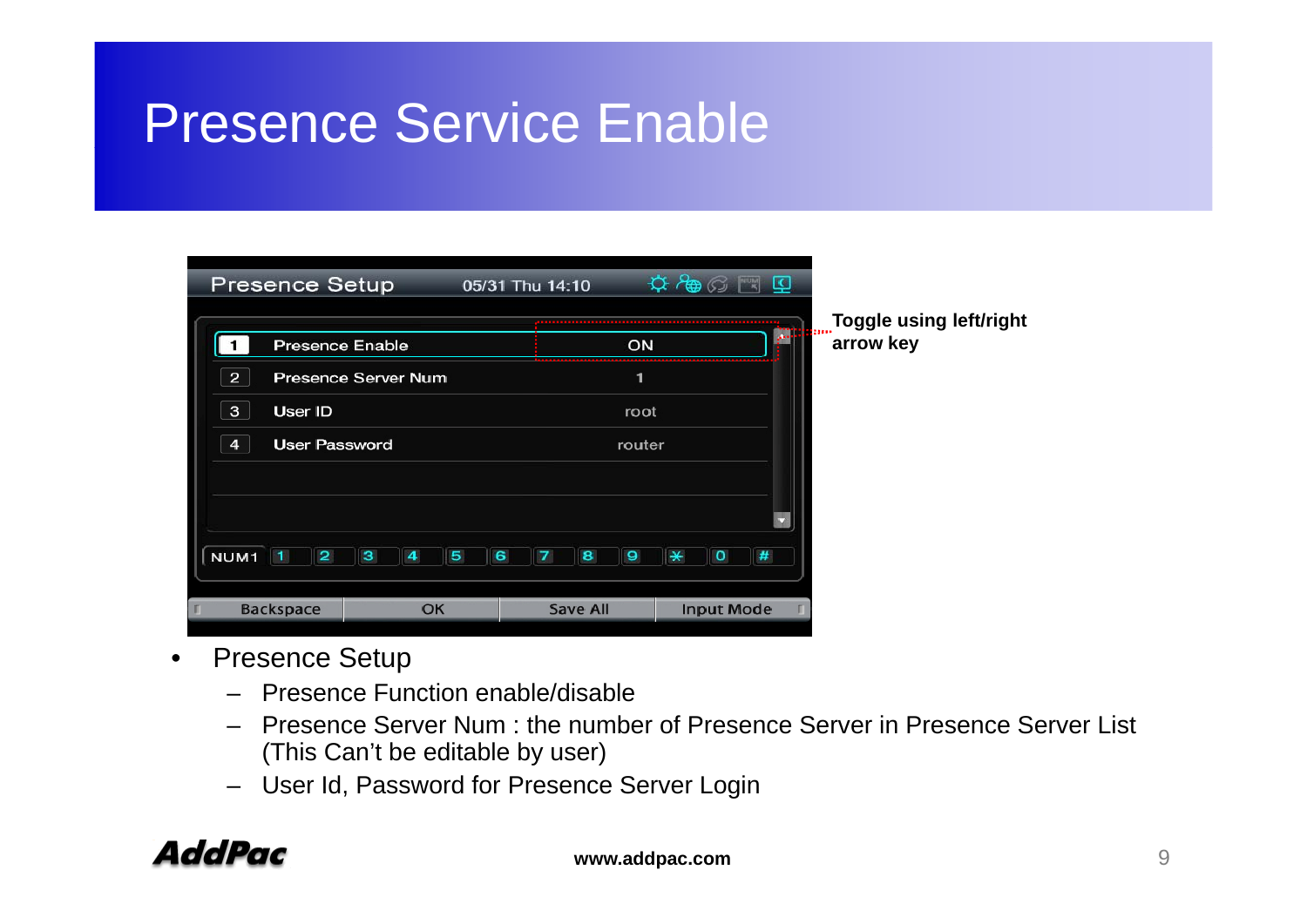#### Presence Server Lo gin Success

| <b>Presence Setup</b>     |                            | 05/31 Thu 14:10      | ⊈                 |                                             |
|---------------------------|----------------------------|----------------------|-------------------|---------------------------------------------|
|                           | <b>Presence Enable</b>     |                      | on                |                                             |
| Presence Enable           |                            | ON                   |                   |                                             |
| $\overline{2}$            | <b>Presence Server Num</b> |                      |                   | <b>Connect to</b><br><b>Presence Server</b> |
| User ID<br>3              |                            | root                 |                   |                                             |
| <b>User Password</b><br>4 |                            | router               |                   |                                             |
|                           |                            |                      |                   |                                             |
|                           |                            |                      |                   |                                             |
| <b>NUM1</b>               | $\sim$                     | <b>Login Success</b> | #                 |                                             |
| <b>Backspace</b>          | OK                         | <b>Save All</b>      | <b>Input Mode</b> |                                             |

- $\bullet$ • After input Login Information, Press OK
	- Login result popup on the bottom
	- Icon Change on right side of the top
	- If Login is success , "Login Success" Message will appear on the bottom of the screen

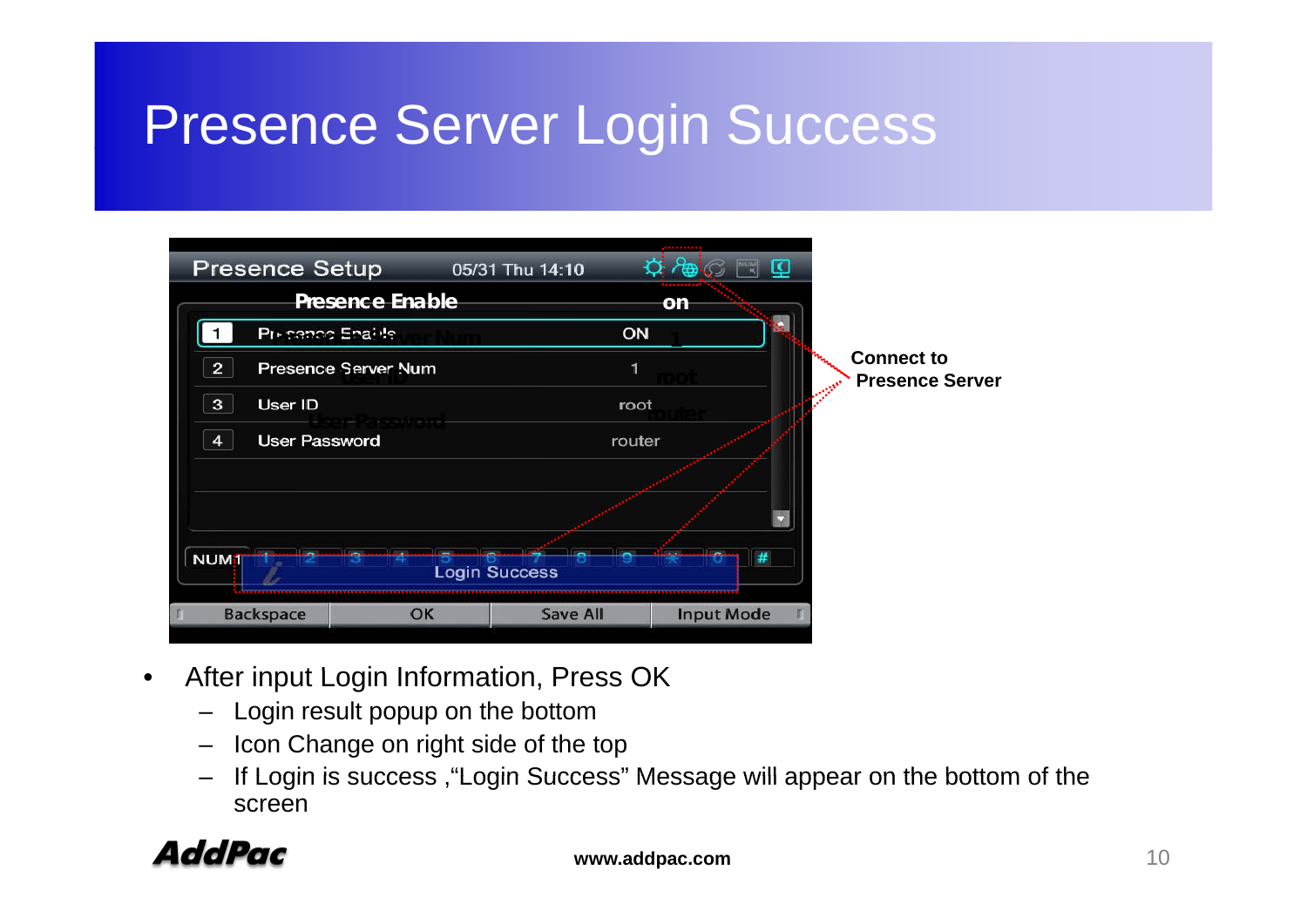#### Speed Button Profile Select

| <b>Button Profile</b> |                             |                      | 05/31 Thu 14:10 |                 |  | 0 @ C N           |  |  |
|-----------------------|-----------------------------|----------------------|-----------------|-----------------|--|-------------------|--|--|
| $\odot$               | <b>AddPac Sales</b>         |                      |                 |                 |  |                   |  |  |
| ◯                     |                             | AddPac HardWare Team |                 |                 |  |                   |  |  |
| ○                     | <b>AddPac Software Team</b> |                      |                 |                 |  |                   |  |  |
| Ω                     | Private                     |                      |                 |                 |  |                   |  |  |
|                       |                             |                      |                 |                 |  |                   |  |  |
|                       |                             |                      |                 |                 |  |                   |  |  |
|                       |                             |                      |                 |                 |  |                   |  |  |
|                       |                             |                      |                 |                 |  |                   |  |  |
|                       | <b>Backspace</b>            |                      | OK              | <b>Save All</b> |  | <b>Input Mode</b> |  |  |

- $\bullet$ After connect to Presence Server, Terminal get Speed Button Profile List from Presence Server
	- User can Get Speed Button Profile which you select in list
	- If user don't want to get Speed Button Profile, select 'Private'. User can register or modify Speed Button Profile as user want.

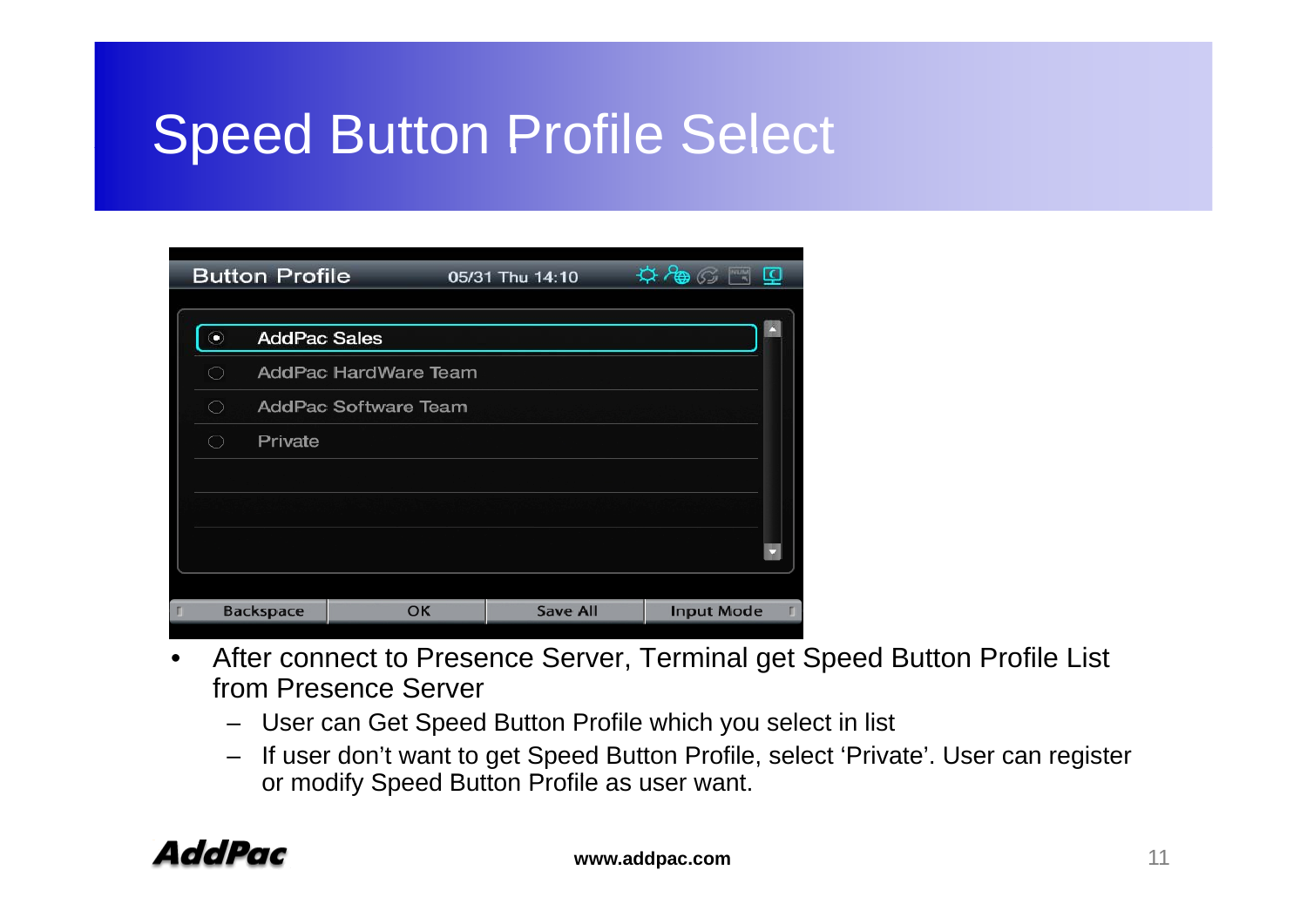#### Speed Button Profile Update Notification

|    | <b>Button Profile</b> |                      | 05/31 Thu 14:10 | <b>ALCOHOL:</b>   |    | <b>Speed Button Profile</b><br><b>Update Notify</b> |
|----|-----------------------|----------------------|-----------------|-------------------|----|-----------------------------------------------------|
| ◉  | <b>AddPac Sales</b>   |                      |                 |                   | o  |                                                     |
| 63 |                       | AddPac HardWare Team |                 |                   |    |                                                     |
| Ο  |                       | AddPac Software Team |                 |                   |    |                                                     |
| ⊖  | Private               |                      |                 |                   |    |                                                     |
|    |                       |                      |                 |                   |    |                                                     |
|    |                       |                      |                 |                   |    |                                                     |
|    |                       |                      |                 |                   | τ. |                                                     |
|    |                       |                      |                 |                   |    |                                                     |
|    | <b>Backspace</b>      | OK                   | <b>Save All</b> | <b>Input Mode</b> |    |                                                     |

- $\bullet$ • When Speed Button Profile Update Notify comes
	- Icon Change to
	- After select Speed Button Profile, user get Updated Speed Button Profile from Presence Server and Icon Change back to

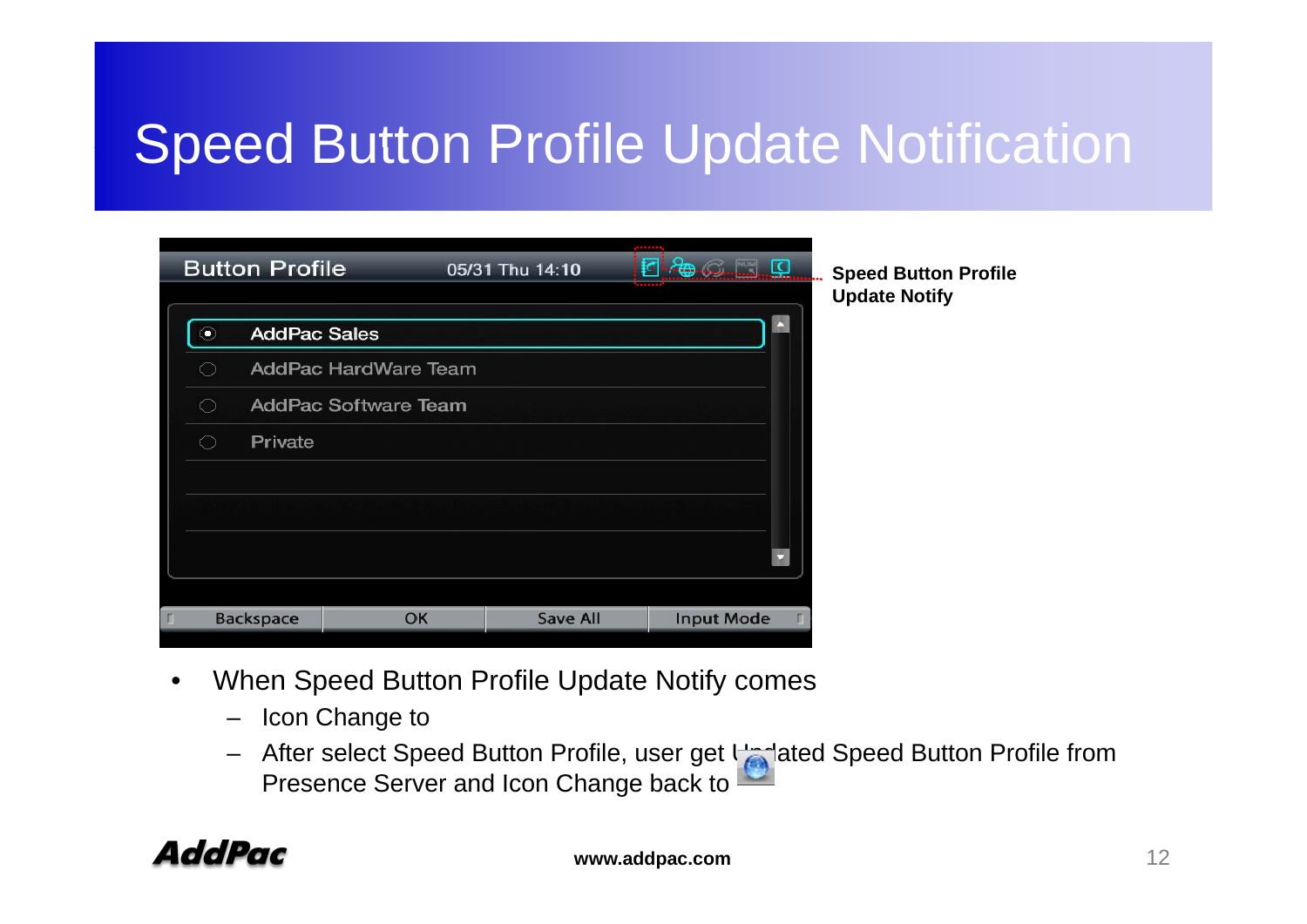#### Speed Button Map View



- $\bullet$ • Show Button Profile in Map Type. The layout is same as Speed Button Keys on the KeyPad
- • Icon means
	- In Idle Status : place of phone number
	- In Call Status : Call Status ICON turn on or blink. Each means difference status.



**www.addpac.com** 13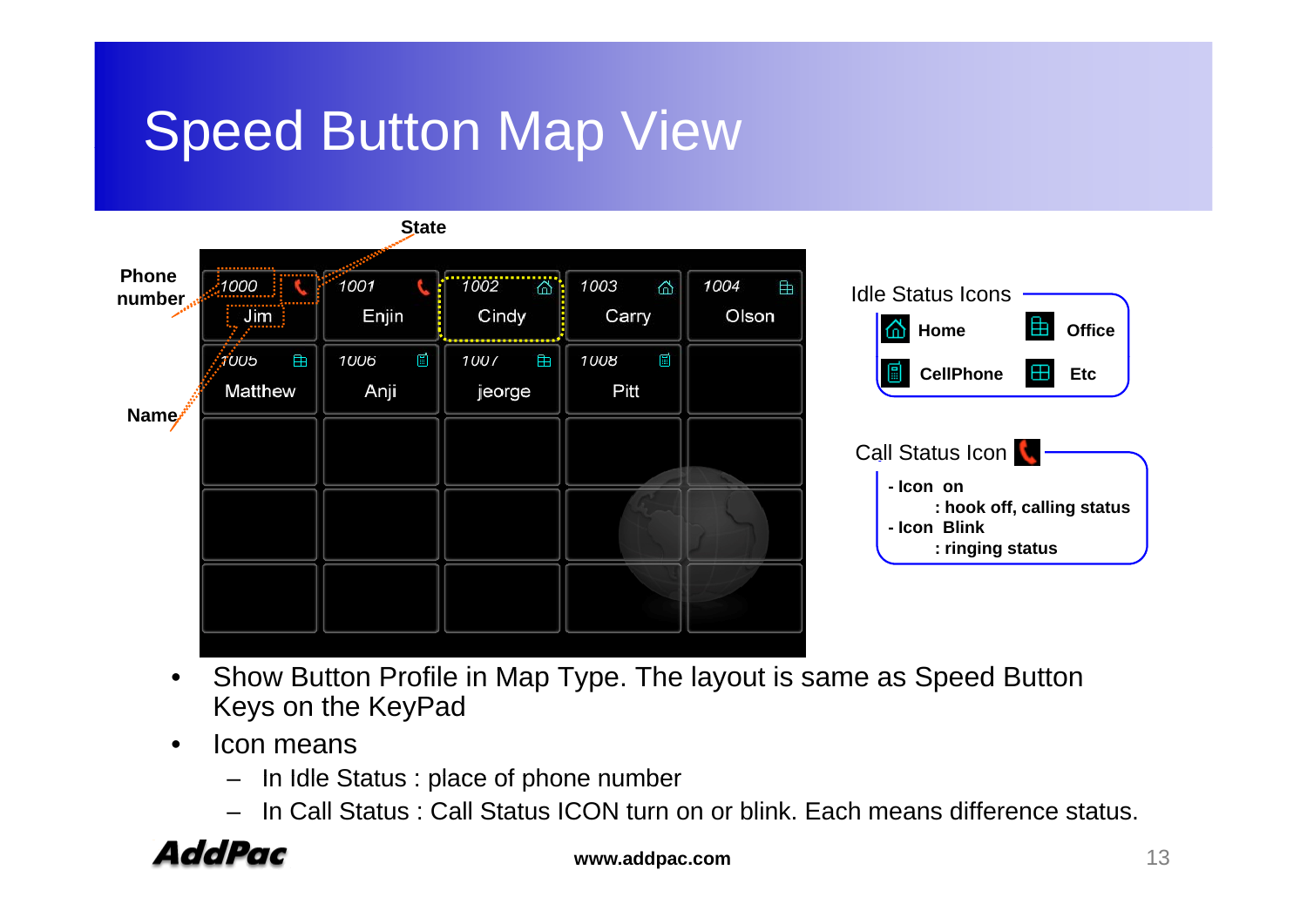### Indicate User Presence Information on Call Status ICON

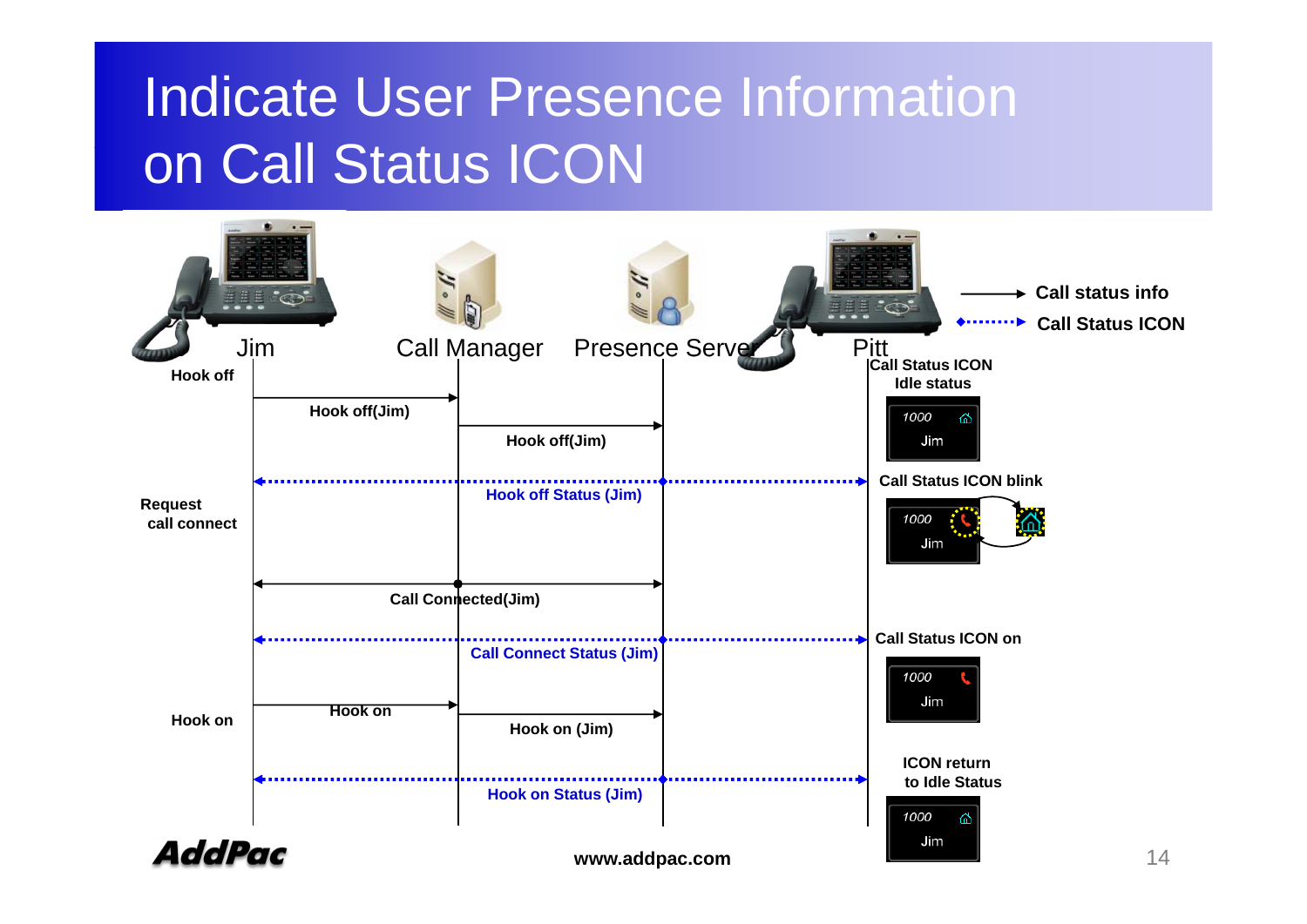#### **Speed Button List View**

| <b>Speed Button</b> | 05/31 Thu 14:10 | $\mathfrak{Q} \oplus \mathfrak{G} \square \square$ |
|---------------------|-----------------|----------------------------------------------------|
|                     | Jim             | 1000                                               |
| $\mathbf{2}$        | Enjin           | 1001                                               |
| з<br><b>CA</b>      | Cindy           | 1002                                               |
| <b>CA</b><br>4      | Carry           | 1003                                               |
| 5                   | Olson           | 1004                                               |
| 6                   | Matthew         | 1005                                               |
| $\overline{7}$      | Anji            | 1006<br>$\blacktriangledown$                       |
|                     |                 |                                                    |
| <b>Delete</b><br>F. | <b>Modify</b>   | <b>View Map</b>                                    |

- $\bullet$ Show Button Profile in List Type.
	- If you want to call to Cindy, move to number 3(Cindy), press *OK* or *Send key*
	- Enable delete or modify speed button (Button Profile will change to 'Private')
	- Icon represents the place of a phone number

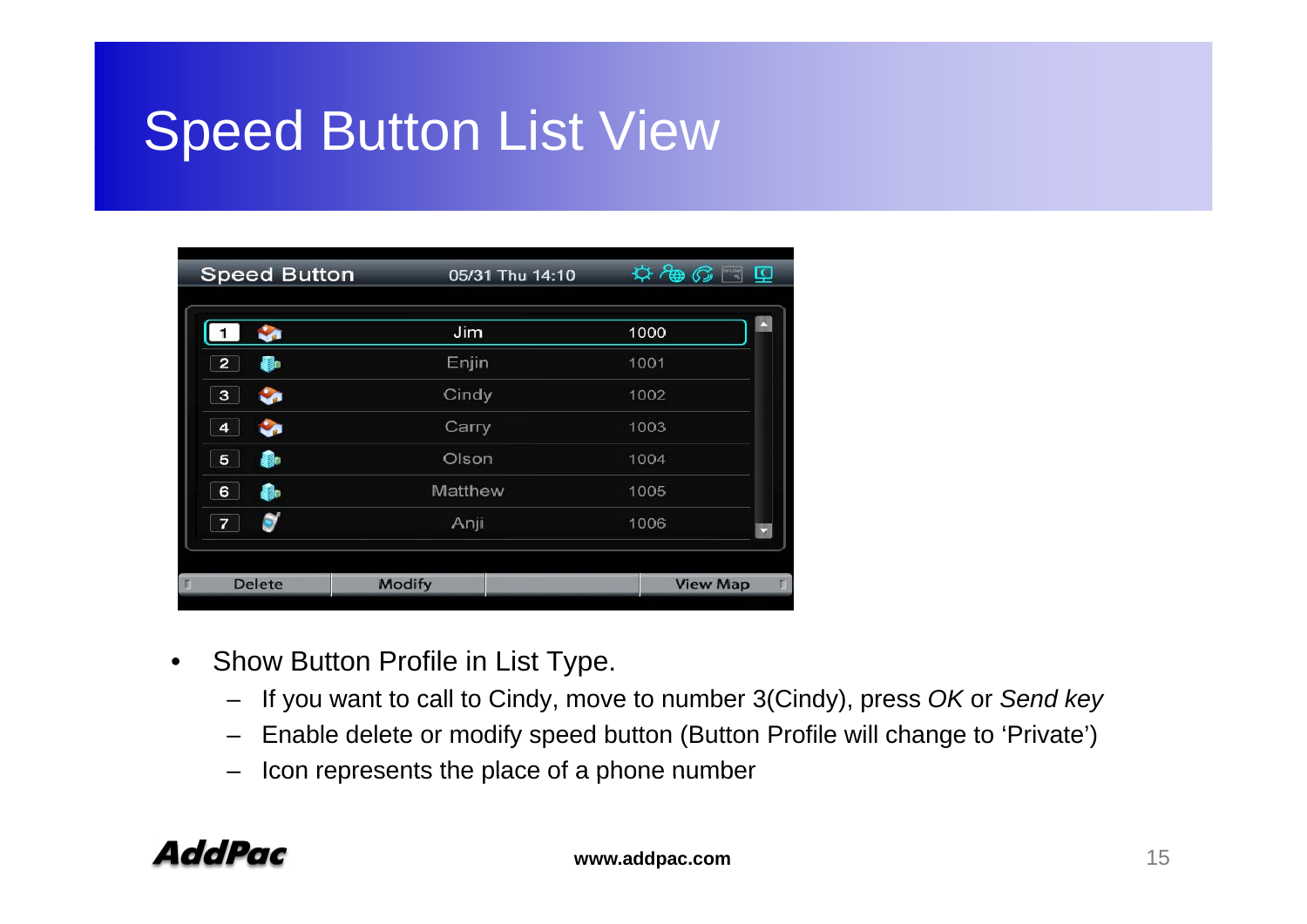#### Speed Button Modify

| <b>Modify Button</b>                                        |             | 05/31 Thu 14:10                 |      | $Q \oplus G$<br>$\boldsymbol{\mathsf{\Omega}}$ |
|-------------------------------------------------------------|-------------|---------------------------------|------|------------------------------------------------|
|                                                             | Name        |                                 | Jim  |                                                |
| 2 <sup>1</sup>                                              | Number      |                                 | 2000 |                                                |
| $\mathbf{3}$                                                | <b>Type</b> |                                 | Home | ь                                              |
|                                                             |             |                                 |      |                                                |
|                                                             |             |                                 |      |                                                |
| $\overline{\mathbf{c}}$<br>NUM <sub>1</sub><br>$\mathbf{I}$ | з<br>4<br>5 | $\bf{8}$<br>6<br>$\overline{7}$ | ø    | $\ast$<br>$\#$<br>$\mathbf{o}$                 |
| <b>Backspace</b>                                            | OK          | <b>Save All</b>                 |      | <b>Input Mode</b>                              |

- •Modified Button Information Save in Local.
- $\bullet$  After change Phone Number, user can get presence information for new number.